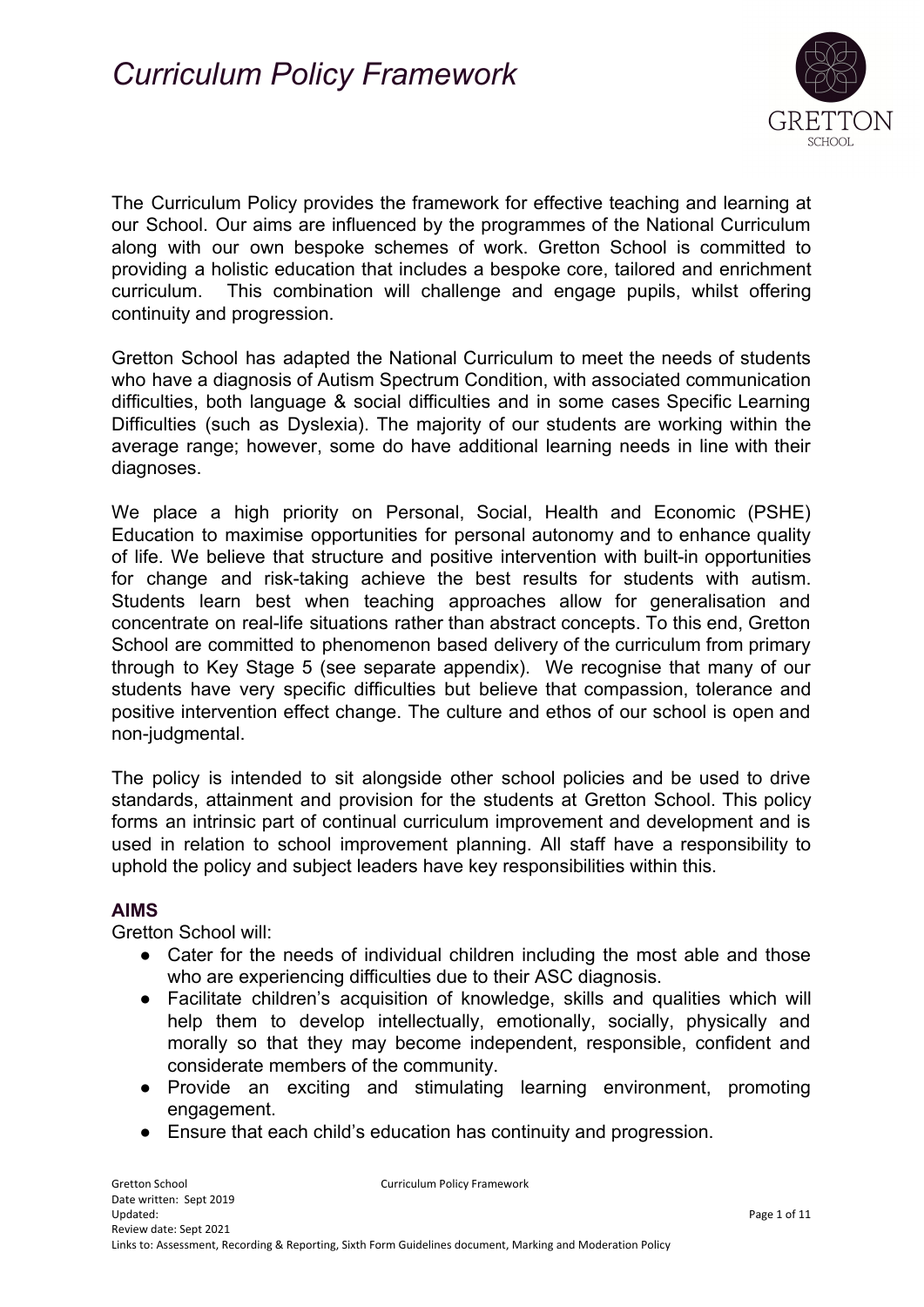

- Provide a broad and balanced curriculum in line with statutory requirements and students' needs.
- Recognise the crucial role which parents play in their children's education and make every effort to encourage parental involvement in the educational process.
- Treat children in a dignified and respectful way.

We aim that all students should :

- Show greater flexibility; solve problems in a variety of situations; and develop skills to work independently and as members of a team.
- Develop the ability to make reasoned judgements and choices, based on interpretation and evaluation of relevant information.
- Be enthusiastic and eager to put their best into all activities.
- Be expected to behave in a considerate and acceptable way and learn to become responsible for their actions and the impact this has on others.
- Care for and take pride in their school.
- Develop tolerance, respect and appreciation of the feelings, capabilities and differences of others.
- Develop non-sexist, non-racist and tolerant attitudes to the cultural, lifestyle and religious beliefs of others.
- Know how to think and solve problems mathematically in a variety of situations using a range of concepts.
- Be able to listen and read for a variety of purposes and be able to convey their meaning accurately and appropriately through speech and writing for a variety of purposes.
- Capitalise on their verbal acuity which often exceeds their ability to record work. We do this through consistent opportunities to verbally respond, discuss and articulate their views within lessons and throughout the school day. Speaking and listening is an emphasis during lessons, in particular the ability to listen to each others views and respond appropriately.
- Develop an enquiring mind and scientific approach to problems.
- Have an opportunity to solve problems using technological skills.
- Be capable of communicating their knowledge and feelings through various art forms and acquire appropriate techniques which will enable them to develop their inventiveness and creativity.
- Know about geographical, historical and social aspects of the local environment and national heritage and be aware of other times and places and recognise links among family, local, national and international events.
- Develop agility, physical coordination and confidence in and through movement.
- Know how to apply the basic principles of health, hygiene and safety.
- Be encouraged to work within the local, national and global communities supporting charities and being aware of the needs and lifestyles of others.
- Develop self-awareness and social, life and independence skills.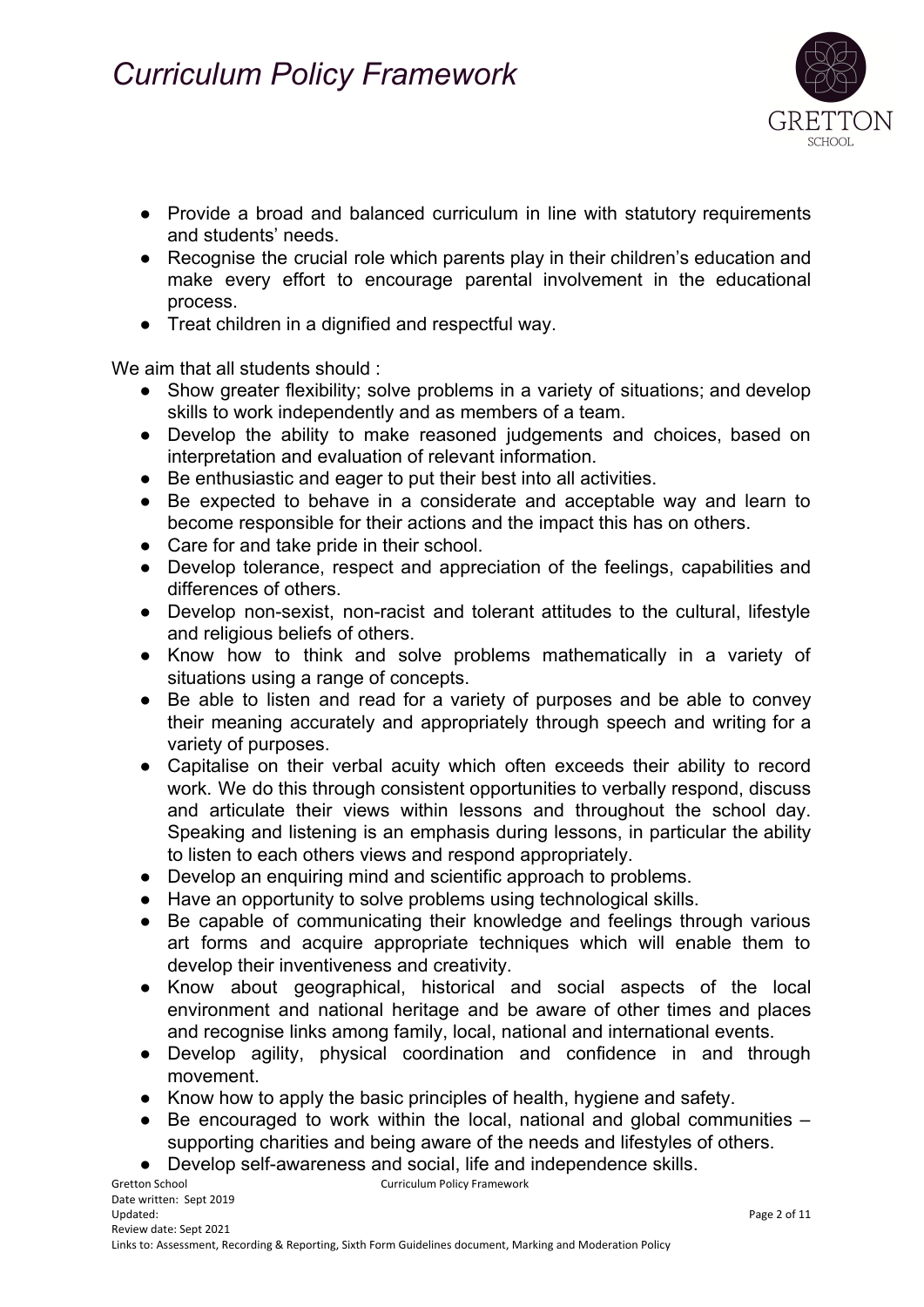- Become self-reflective.
- Through leaning identify future career opportunities.



### **EDUCATING THE WHOLE CHILD**

Gretton School teaches children how to learn through a structured, multi-sensory, and integrated approach which runs parallel to a mainstream curriculum. The focus is on developing key knowledge and skills which is needed in order to operate confidently and successfully in education, work, and life in general. Students will follow a modified National Curriculum and may be entered for a variety of courses and examinations including; SATs, ASDAN and AQA/Edexcel awards and certificates, Entry Level certificates, Functional skills, GCSEs, BTECs an NCFE. In the Sixth form, learning can lead to A Levels or other Level 3 qualifications. Teaching and learning will be influenced by the promotion of SMSC education and students are encouraged to develop personal skills that reflect British values and are expected to behave as ambassadors for our whole school community.

#### **ACCESS TO THE CURRICULUM**

The curriculum is planned to cover the breadth and depth of study appropriate to the students' attainment levels.

Across the school there are progressive schemes of work that build on learning each year and take account of SMSC themes. Key Performance Indicators (KPI) are identified for each year group within planning and build year on year throughout the school. Planned opportunities and experiences provide opportunities to develop knowledge and skills that can then be applied in cross curricular subjects and activities.

Flexible teaching styles and curriculum delivery are adopted to meet individuals' needs and determine curriculum planning so that every student has equal access to it. The curriculum takes account of visual, auditory and kinesthetic learning styles necessary to support the range of needs and abilities within the school.

Monitoring of the curriculum is completed regularly through the school's self-evaluation procedures and is always reviewed in line with government legislation.

The curriculum from Year 9 and beyond is supported through careers guidance and a person centred transition approach ensuring there is a focus on;

- the individual student and their personality
- parent partnership
- the student's ambitions, abilities and what is important to them (now and for the future)
- advocacy

Gretton School **Curriculum Policy Framework** Date written: Sept 2019 Updated: Page 3 of 11 Review date: Sept 2021 Links to: Assessment, Recording & Reporting, Sixth Form Guidelines document, Marking and Moderation Policy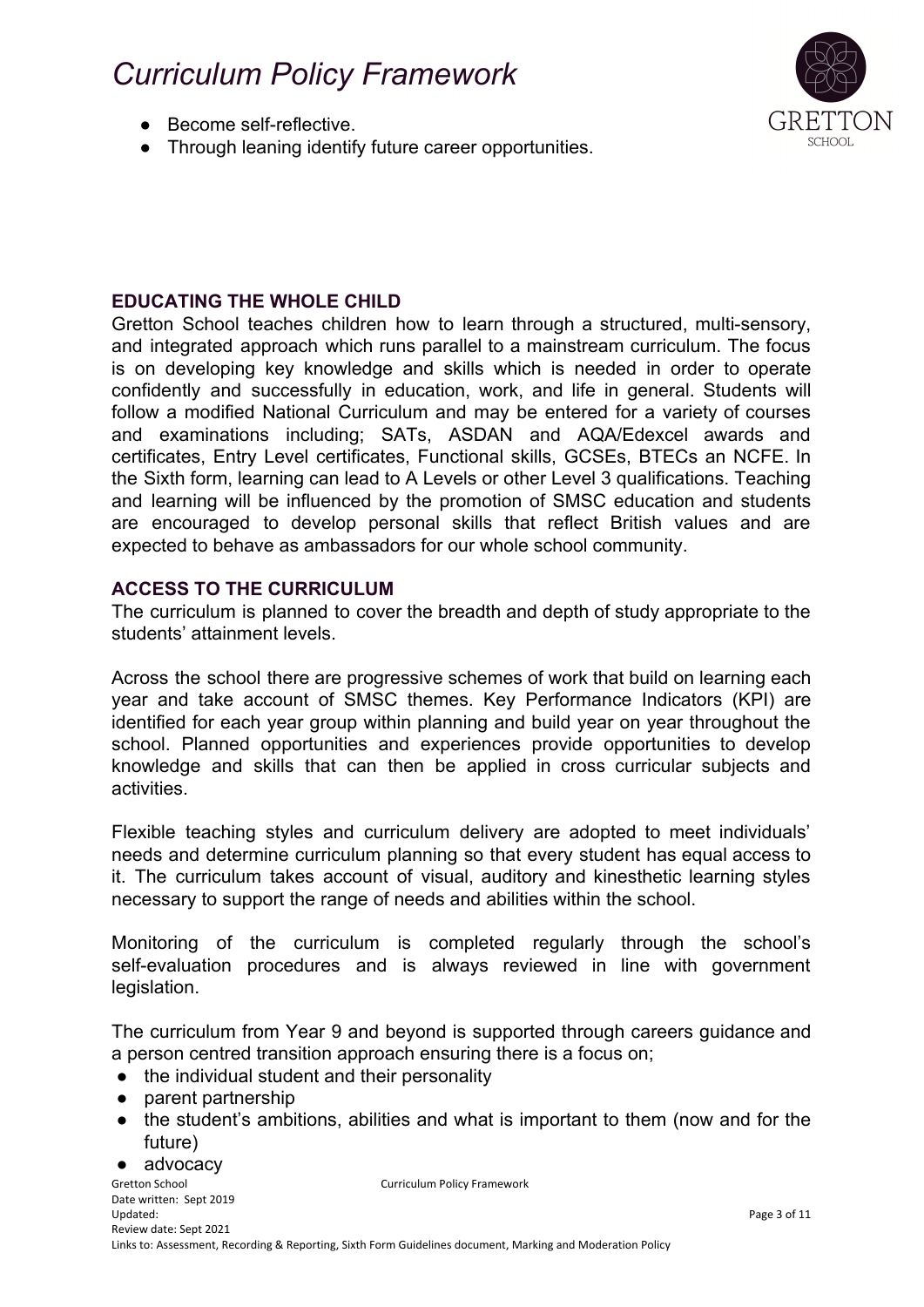

- continual listening, learning, and target setting to help the student aspire to and achieve goals
- creating an accurate profile with the student at the centre
- tests needed for access arrangements
- preparation for adulthood themes across the curriculum

### **ORGANISATION**

The school is currently organised into 3 phases; Primary, Secondary and Sixth Form.

In the Primary classes, students are taught by one main class teacher. They may have subject specific teachers for Art, Food Technology, Music and Spanish which also give them opportunities to move physically around the school to specialist teaching spaces.

In Secondary and Sixth form classes students follow a secondary model and move from class to class for different lessons. Classes are streamed academically for core subject learning or individualised timetables whilst other areas are taught in groups specific to chronological age. Daily living skills, independent skills, travel training and Sex & Relationship Education (SRE) are addressed through the school's bespoke PSHE curriculum.

Students within all phases have time at the beginning and end of each day to reflect on their learning, celebrate their successes and resolve any difficulties that may have arisen in their form groups. These sessions are led by their Form Tutor who remains responsible for their overall care and wellbeing and is the link between home and school.

From Year 9, the curriculum follows a range of courses which lead to a wide scope of qualifications suiting varying abilities from Functional Skills to GCSEs or BTEC courses. In KS4 and Sixth form, students may have opportunities to access inclusive courses, where appropriate, at local Colleges generating further opportunities for extended learning.

In line with government guidance, in our Sixth Form (16-19 year old learners) individualised Programmes of Study are devised for each student taking into account the long term goals for each young person in the areas of:

- Education
- Living
- Employment
- Leisure

In Sixth Form, we adopt a holistic approach which allows our students to realise their potential alongside developing a sense of self and wellbeing. This is achieved through their bespoke learning experience within their individualised timetables. The extended curriculum is designed to promote self confidence and self esteem working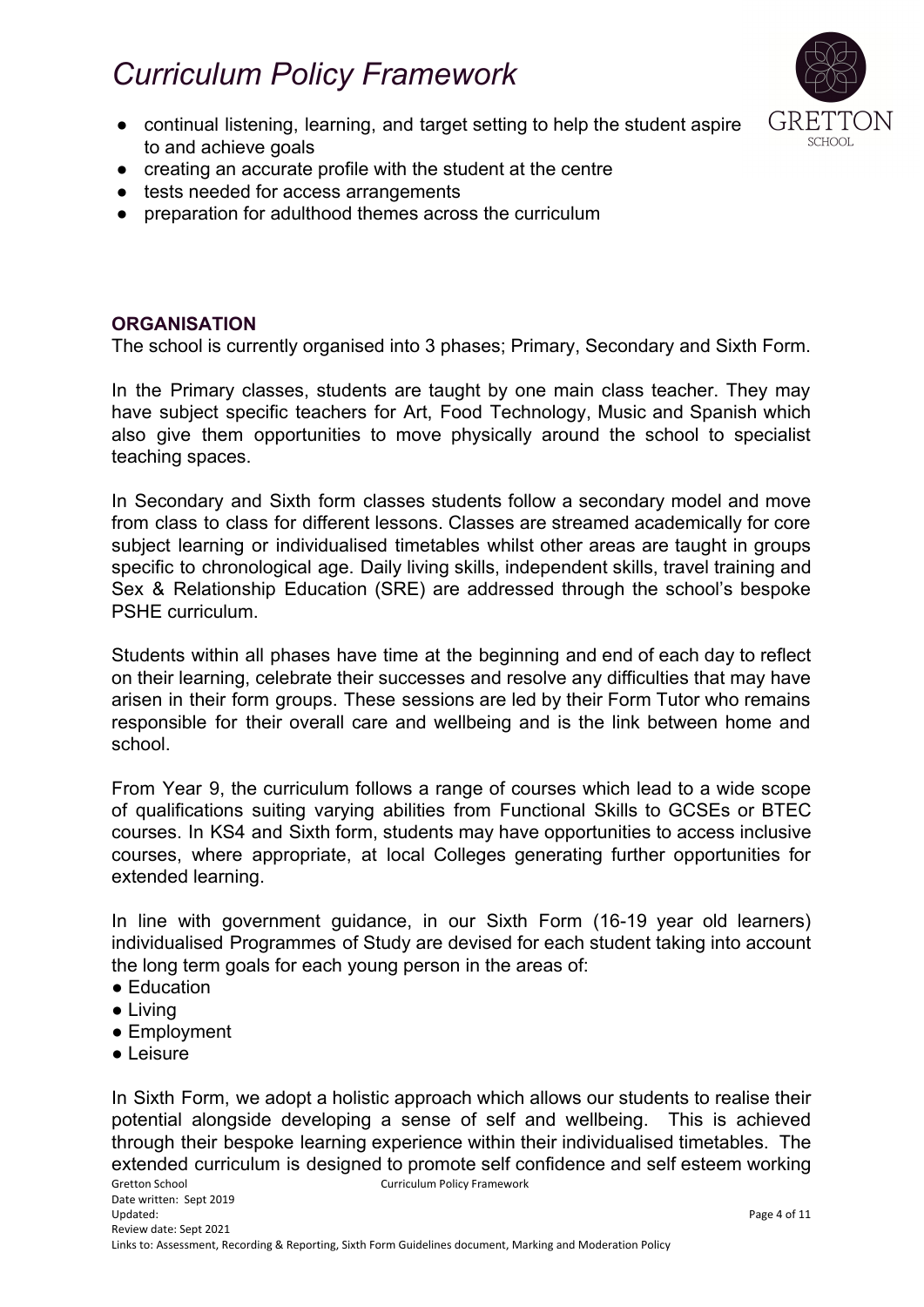

alongside their academic pursuits. We envisage that by the time our students leave Sixth Form they will be equipped with all the necessary strategies needed to be successful when taking the next step in their lives. This is achieved through specialist support, small class sizes and the ability to adapt the timetable to deliver a range of qualifications.

### **DELIVERY OF THE CURRICULUM**

Subjects taught within each key-stage vary according to need.

| <b>Key Stage</b> | <b>KS1/2</b> | KS3                                                                                   | KS4                                                                                                                                                | <b>Sixth Form</b>                                                                          |
|------------------|--------------|---------------------------------------------------------------------------------------|----------------------------------------------------------------------------------------------------------------------------------------------------|--------------------------------------------------------------------------------------------|
| <b>Subjects</b>  | English      | English<br><b>Entry Level</b><br>Qualifications                                       | <b>GCSE English</b><br>Literature<br><b>GCSE English</b><br>Language<br><b>Entry Level</b><br>and/or<br><b>Functional Skills</b><br>Qualifications | <b>Functional skills</b><br>or<br>continued work<br>towards<br><b>GCSE or A level</b>      |
|                  | <b>Maths</b> | <b>Maths</b><br><b>Entry Level</b><br>Qualifications                                  | <b>GCSE Maths</b><br>(Foundation or<br>higher)<br><b>Entry Level</b><br>and/or<br><b>Functional Skills</b><br>Qualifications                       | <b>Functional skills</b><br>or<br>continued work<br>towards<br>GCSE, Level 3<br>or A level |
|                  | Science      | Science<br><b>Entry Level</b><br>and/or<br><b>Functional Skills</b><br>Qualifications | <b>GCSE Science</b><br>(double or triple<br>award)<br><b>Entry Level</b><br>and/or<br><b>Functional Skills</b><br>Qualifications                   | <b>Tailored</b><br>according to<br>chosen<br>pathway                                       |
|                  |              | <b>Creative Digital</b><br>Media                                                      | <b>Creative Digital</b><br>Media<br><b>BTEC Level 1/2</b>                                                                                          |                                                                                            |
|                  | Computing    | Computing &                                                                           | Computing &                                                                                                                                        |                                                                                            |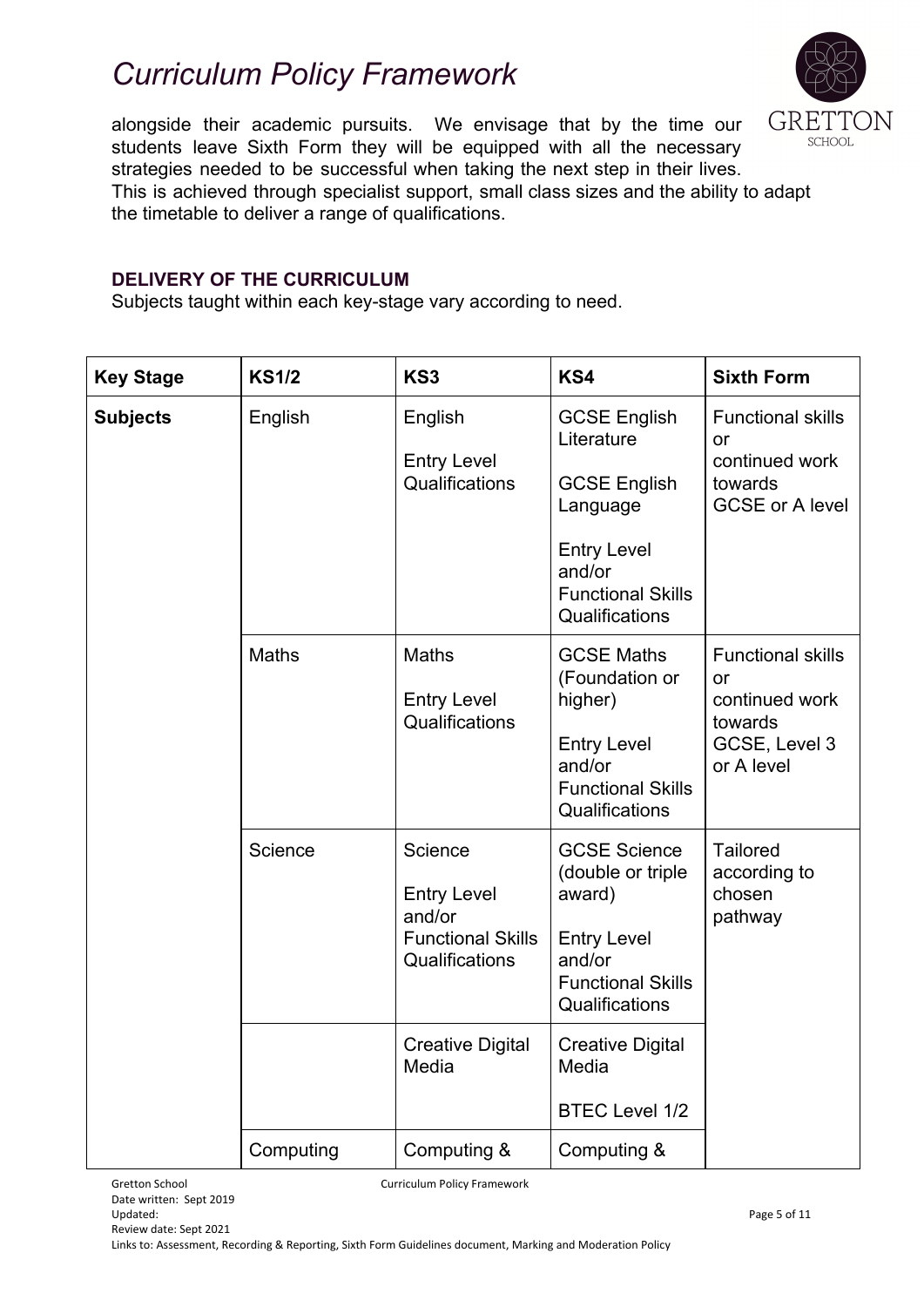

|                                                           | <b>ICT</b>                                                                       | <b>ICT</b>                                                                                  | GRETTC<br><b>SCHOOL</b> |
|-----------------------------------------------------------|----------------------------------------------------------------------------------|---------------------------------------------------------------------------------------------|-------------------------|
|                                                           | <b>Entry Level</b><br>and/or<br><b>Functional Skills</b><br>Qualifications       | <b>BTEC Level 1/2</b>                                                                       |                         |
| <b>Topic</b><br><b>RE</b>                                 | Humanities (inc.<br>History,<br>Geography, RE<br>&<br>Languages)                 | <b>GCSE History</b>                                                                         |                         |
| Spanish<br>(Key Stage 2)<br>(Modern Foreign<br>Languages) | Mandarin and<br>Spanish<br>(Modern Foreign<br>Languages)                         | <b>GCSE Spanish</b><br>Level 1/2<br>Confucius<br>Mandarin                                   |                         |
| <b>PSHE</b>                                               | <b>PSHE</b>                                                                      | <b>PSHE</b>                                                                                 |                         |
| Art including<br><b>Arts Awards</b><br>Food technology    | Art including<br><b>Arts Awards</b><br>Design &<br>Technology<br>Food technology | <b>GCSE Art</b><br><b>NCFE Design &amp;</b><br>Technology<br><b>BTEC Food</b><br>Technology |                         |
| <b>Music</b>                                              | <b>Music</b><br>Drama including<br><b>ESB</b><br>qualifications                  | <b>BTEC Music</b><br>Drama including<br>ESB and<br><b>LAMDA</b><br>qualifications           |                         |
|                                                           | <b>ASDAN</b>                                                                     | <b>ASDAN</b><br>(Certificate of<br>personal<br>effectiveness)                               | Independent<br>travel   |
| <b>Forest School</b>                                      | <b>Forest School</b>                                                             | <b>Forest School</b><br>Ranger<br>opportunities                                             |                         |
| <b>PE</b>                                                 | <b>PE</b>                                                                        | <b>BTEC PE</b>                                                                              | Gym                     |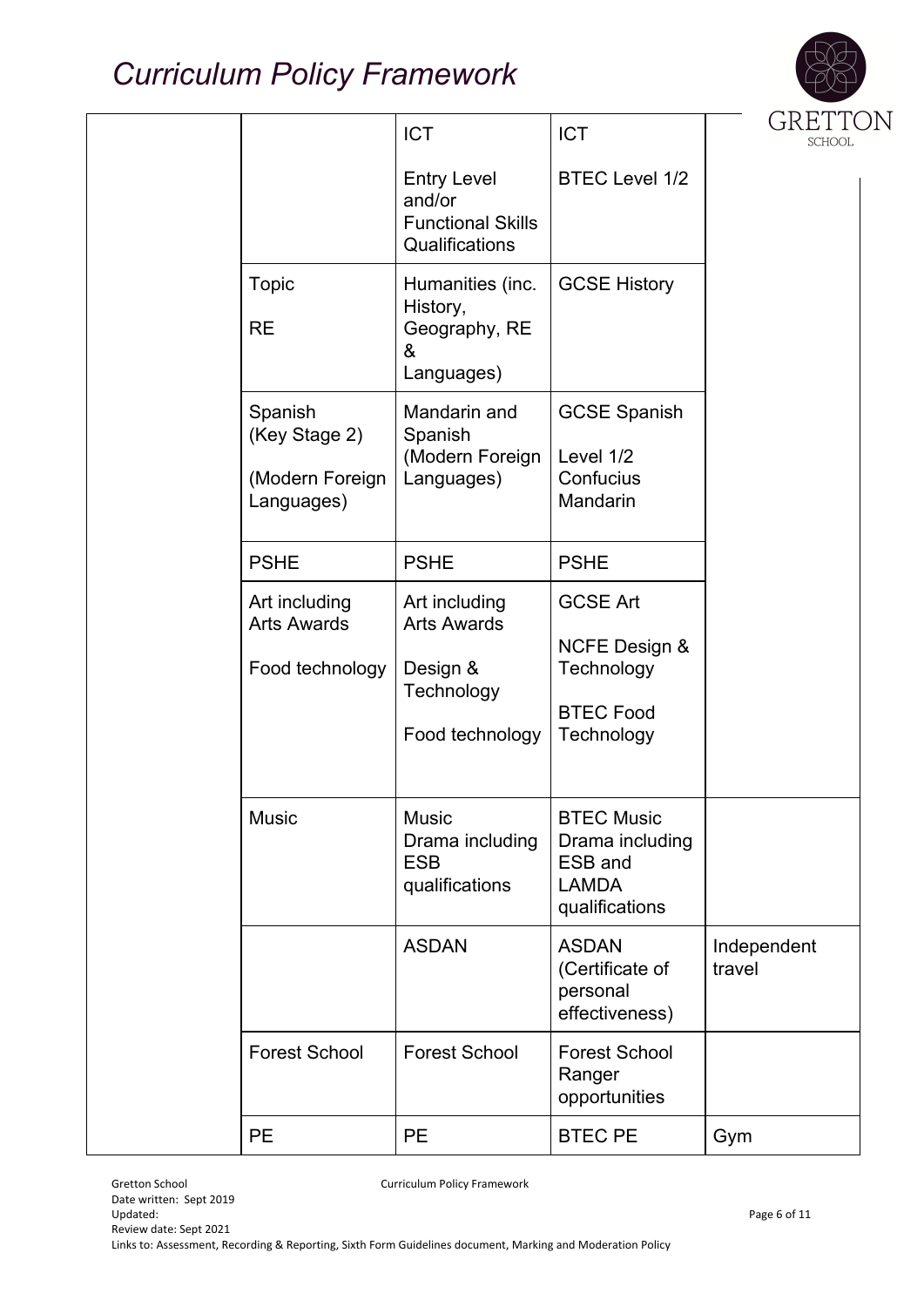| SCHOOI<br>Swimming<br>Swimming |  | _ |
|--------------------------------|--|---|
|--------------------------------|--|---|

The percentage of time allocated to each curriculum area is frequently reviewed in order to maintain balance and breadth, whilst meeting the highly individual needs of our students and class groups, identified through the outcomes of their EHCP Annual Reviews, IEP and IBP targets, and other information from a range of professionals. Each subject of the formal curriculum is supported by a scheme of work (long term and medium term planning) which details items such as Key Performance Indicators (KPI'S), SMSC themes and links with the community, as well as Autism-specific strategies.

It is recognised that the National Curriculum is only *part* of the curriculum required by children and young people with Autism. Many other skills are required to be taught to students at the school and the other areas specifically addressed in the curriculum include communication, social, behavioural, personal, citizenship, self-help and life skills. Therefore, as with many areas of the curriculum, these skills are taught in a range of "real" situations, in order to make them more relevant to our students and to allow for generalisation. The curriculum is weighted towards physical and practical activities to meet the widest range of learning needs and thus to maximise the learning opportunities.

| <b>The CORE Curriculum</b>                                                                                                                                                                                                                                                                     | <b>The TAILORED Curriculum</b>                                                                                                                                                                                                                                                                                                                                                                                                     | <b>The ENRICHMENT</b><br><b>Curriculum</b>                                                                                                                                                                                                                                                                                                                                                                                                                                          |
|------------------------------------------------------------------------------------------------------------------------------------------------------------------------------------------------------------------------------------------------------------------------------------------------|------------------------------------------------------------------------------------------------------------------------------------------------------------------------------------------------------------------------------------------------------------------------------------------------------------------------------------------------------------------------------------------------------------------------------------|-------------------------------------------------------------------------------------------------------------------------------------------------------------------------------------------------------------------------------------------------------------------------------------------------------------------------------------------------------------------------------------------------------------------------------------------------------------------------------------|
| This focuses on the<br>academic<br>learning including some<br>aspects of social and<br>emotional development as<br>detailed in the table above.<br>Each student has an EHCP,<br><b>IEP</b> (Individual Education<br>Plan) and IBP (Individual<br>Behaviour Plan) within<br>individual targets. | This focuses on the<br>additional<br>interventions and support<br>that is required by our<br>students to enable them to<br>access learning and<br>development, including:<br>Speech and Language<br>$\bullet$<br>Therapy<br>Art therapy<br>$\bullet$<br>Occupational therapy<br>$\bullet$<br>(Including sensory)<br>$\bullet$<br>Integration)<br>SpLD support<br>$\bullet$<br><b>ASDAN</b> units are tailored<br>to meet learners' | Skills to support the students<br>in their life-long learning<br><b>ASDAN</b><br>$\bullet$<br>Work related learning and<br>$\bullet$<br>work experience<br>Individual music lessons<br>$\bullet$<br>Lunchtime and special<br>$\bullet$<br>interests clubs<br>Mainstream inclusion links<br>$\bullet$<br>Lego Therapy<br>Travel training and<br>$\bullet$<br>independence skills<br>School council<br>$\bullet$<br>Special Interest sessions<br>School trips and<br>lo<br>excursions |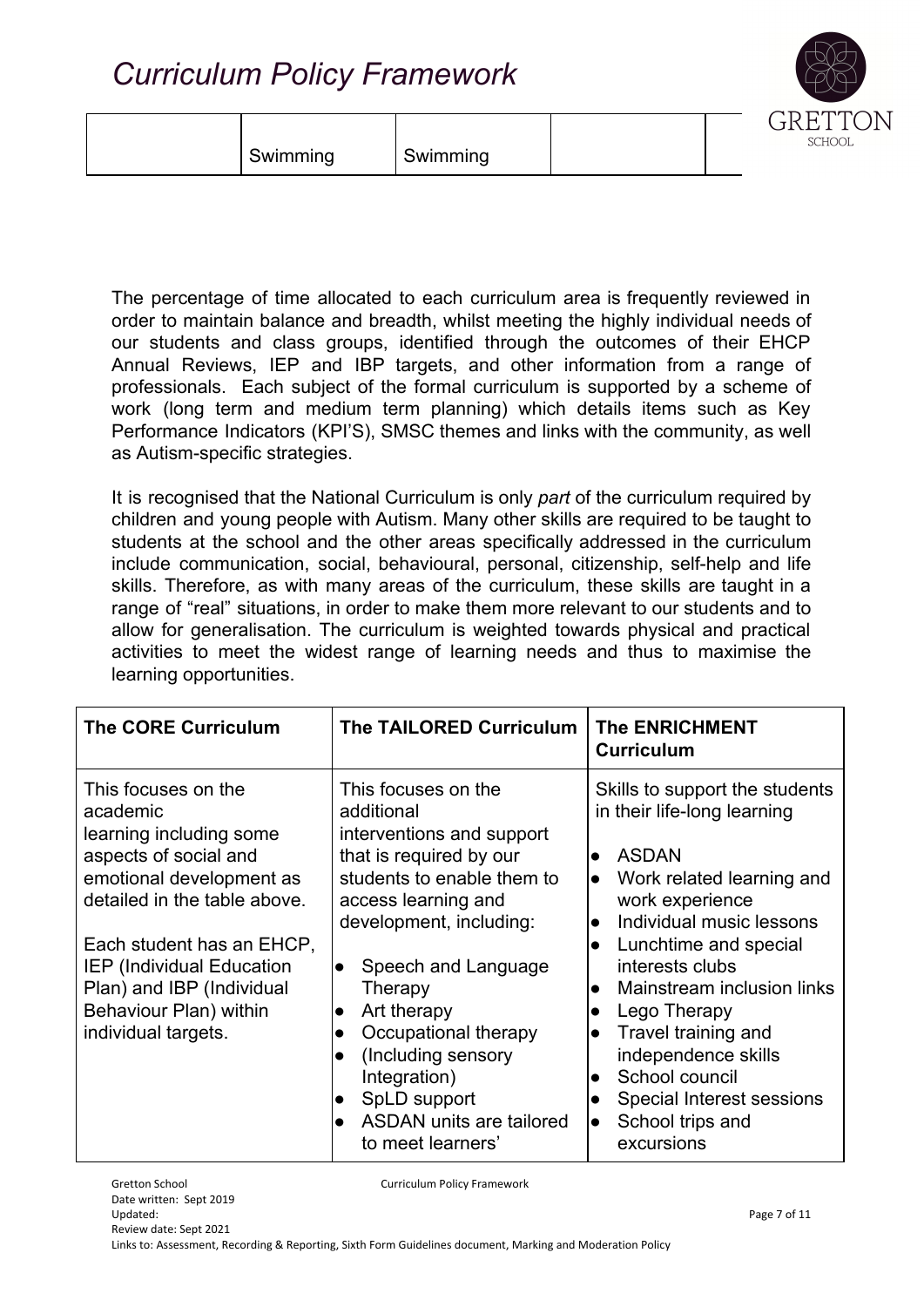### individual interests



A strong SMSC curriculum is in place across the school to focus and concentrate on sharing and expanding our students' knowledge, understanding and experiences of other cultures, and try where possible to reflect the diverse nature of our school community population within those events. Our SMSC curriculum aims to develop and enhance the RE curriculum through directed weekly SMSC form times within secondary and weekly SMSC assemblies (collective reflection) across the school.

The school provides a high staff:student ratio, to allow opportunities for some individual interventions, but principally small group activities. All aspects of a student's day are seen as learning opportunities and students are supported to explore new activities and to revisit when things have gone wrong, in order that even incidents can be used as reflective opportunities.

Timetables ensure the breadth and balance of academic learning, whilst also integrating the tailored and enrichment learning. Timetables are regularly reviewed to ensure that all areas of learning are covered throughout the year and sufficient weighting and time is given to core learning and development of core skills. All students have individual structured timetables presented in various formats. This enables them to identify what to expect during the day, and helps them to become independent learners.

"Sensory breaks" happen throughout the school day to enhance attention and concentration, and promote health and well-being. In addition, a morning "Sensory circuit" runs four times a week across the school for those who need it, to ensure a positive start to the day.

Transition times are an important part of our curriculum planning. We explicitly teach our students how to manage these times and how to prepare for change—including planned and unplanned changes. This continues throughout the school, with the aim that as learners develop, they will implement independent strategies to manage change.

### **PLANNING THE CURRICULUM**

At all times we strive for excellence in our curriculum and to provide continuity and progression, whilst also making important connections and links in every aspect of learning. Our curriculum is planned and reviewed at different levels to ensure that where possible, individual needs, strengths and interests of every student are catered for.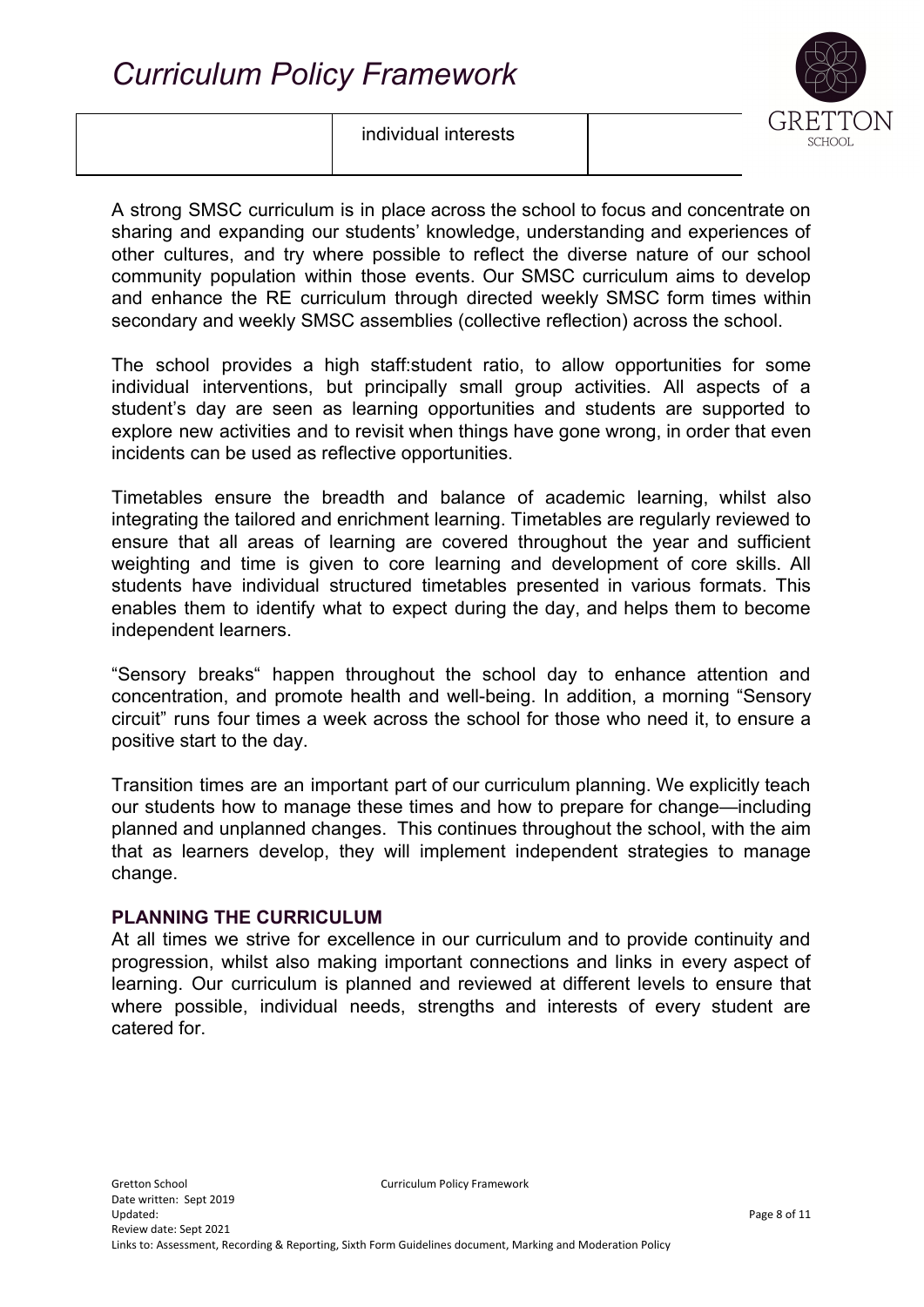

| <b>Long Term</b>                                                                                                                                                                                                                                                                                                                                                               | <b>Medium Term</b>                                                                                                                                                                                                                                                                                                                                                             | <b>Short Term</b>                                                                                                                                                                                                                                                                                                                                                                                                                                                                                                                                  |
|--------------------------------------------------------------------------------------------------------------------------------------------------------------------------------------------------------------------------------------------------------------------------------------------------------------------------------------------------------------------------------|--------------------------------------------------------------------------------------------------------------------------------------------------------------------------------------------------------------------------------------------------------------------------------------------------------------------------------------------------------------------------------|----------------------------------------------------------------------------------------------------------------------------------------------------------------------------------------------------------------------------------------------------------------------------------------------------------------------------------------------------------------------------------------------------------------------------------------------------------------------------------------------------------------------------------------------------|
| • Schemes of work ensure<br>there is breadth and<br>balance of coverage within<br>subject areas. These are<br>devised and monitored to<br>ensure the<br>curriculum is motivating,<br>engaging and relevant to<br>student's learning.<br>• Timetables are devised<br>and individualised.<br>• Long-term plans are<br>reviewed every year<br>alongside the curriculum<br>policy. | • Medium term planning is<br>devised each half term to<br>identify KPI's.<br>• The Multi-Disciplinary<br>Team (MDT) work<br>alongside class teachers to<br>devise individual plans,<br>therapy plans and<br>programmes which are<br>then integrated within the<br>curriculum planning.<br>• Planning identifies autism<br>specific strategies as well<br>as links SMSC themes. | • Teachers have autonomy<br>to plan lessons how they<br>choose.<br>• Short term planning<br>identifies differentiated high<br>quality teaching and<br>learning<br>experiences that meet<br>individual needs.<br>• Lessons demonstrate<br>differentiated learning<br>targets and work set,<br>autism specific strategies<br>for individual learners,<br>evidence of<br>marking/assessment,<br>reference to IEP and IBP<br>targets, pace and<br>challenge, evidence of<br>progress and plenary<br>sessions which identify next<br>steps in learning. |

### **MONITORING OF CURRICULUM PLANNING AND DELIVERY**

It is the responsibility of the Principal along with the Senior Leadership Team to ensure that the curriculum requirements are being met and that there is breadth and balance that encourages progression across year groups and through the school. Regular and ongoing SLT observations ensure that effective teaching and learning supports the curriculum and delivery is tailored to meet the needs of individual students. PPA time for teachers allows time to plan from the curriculum and groups have time to meet together and share ideas and experiences.

#### **EXTENDED CURRICULUM**

Offsite educational visits provide valuable enrichment experiences to support the curriculum and learning. Students also use the local community to generalise and apply skills learnt in the classroom. A variety of clubs support students' interests; these operate during 'special interest' on Friday afternoons in primary and year 7. Students can choose their favourite activity/club. Additional lunchtime clubs are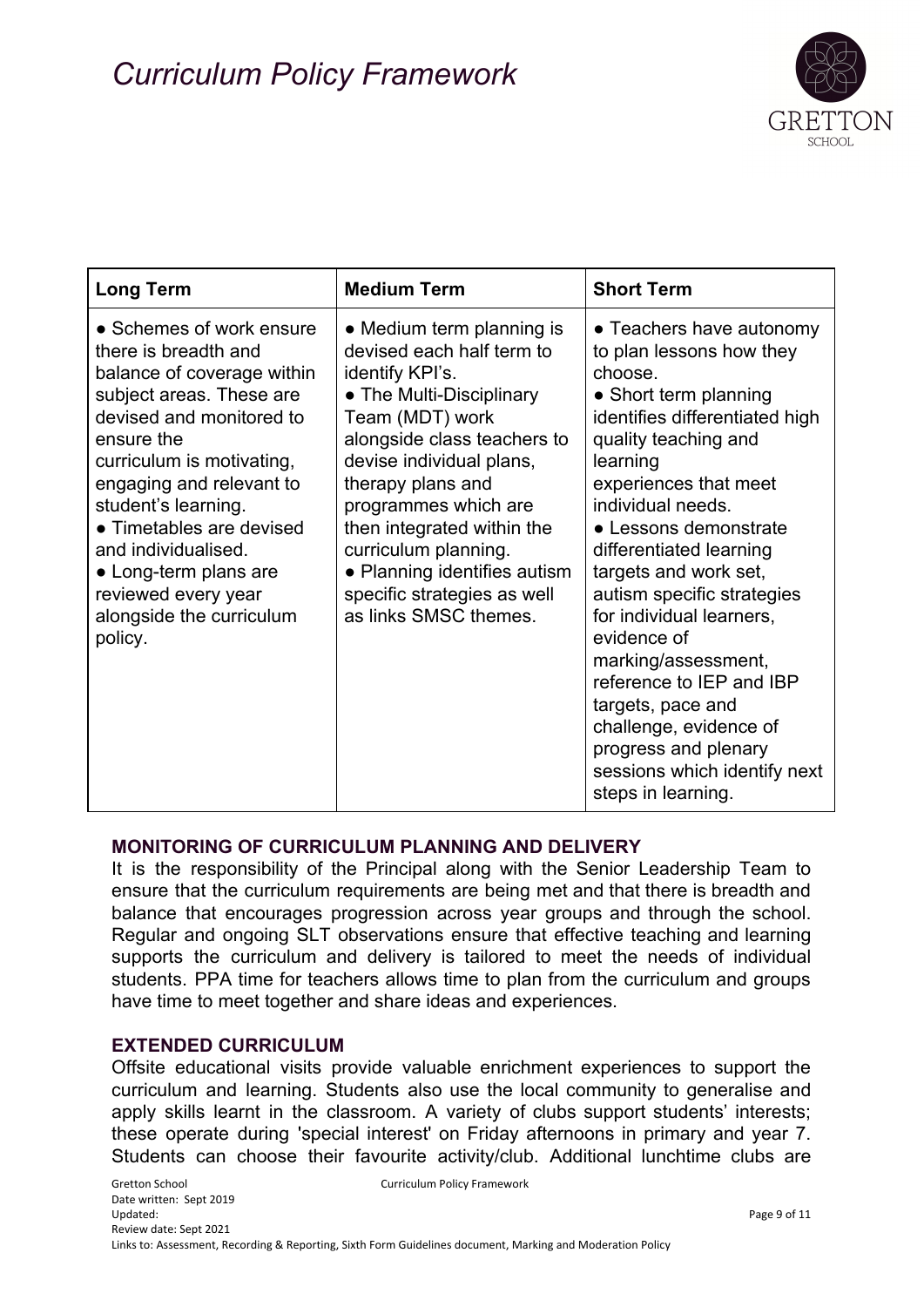SCHOOL

available for all ages. Residential trips support the curriculum and are offered throughout the students' school career. The school encourages as many students as possible to access residential trips.

### **COMMUNITY COHESION**

Access to the local community supports the curriculum through local projects and using the local services and facilities to strengthen the curriculum such as harvest festival at the local church. We also encourage learners as they prepare for adulthood to explore provisions back within their local community.

### **RESOURCES**

The school recognises the need for high quality resources to support the curriculum, placing value on staffing as an essential resource. Classroom resources are varied and ranged to meet the individual needs of the students. We aim to ensure that resources are suitable, age appropriate, up to date and motivating.

### **ASSESSMENT, RECORDING & REPORTING**

Positive rewards are an intrinsic part of the school day. Student achievement is also recognised in the weekly newsletter to parents and through school assemblies. Assessment, recording and reporting is a vital part of the delivery of the curriculum and forms the basis of every student's personalised programme. Such procedures include:

- Formative and summative assessments throughout topics with learners encouraged to evaluate their own progress.
- Ongoing evaluation of IEP and IBP targets.
- Medium term planning.
- Regular data points during the year to evidence progress and to identify areas of development.
- The use of FROG to track student progress.
- A termly progress report to parents at the end of the Autumn term and a face-to-face parents' evening during the Spring Term.
- A full annual report on progress to parents at the end of the Summer term.
- EHCP aims and outcomes, which are reviewed and set at the Annual Review.

### **SPECIFIC LEARNING DIFFICULTIES AND/OR DIFFERENCES (SpLD) - DYSLEXIA**

The SpLD Team works collaboratively with staff and students to create an individualised programme of study for some targeted learners, with the aim of enabling staff to support, understand and address students with complex learning profiles. We aim to replicate a mainstream wave 1, 2 and 3 model for this and we are commissioned for a select few learners to provide specialist SpLD teaching; whilst this is not available for all, the SpLD teacher and Intervention Teacher identify where interventions are required across the school through the analysis of YARC data and EHCP provisions and can include numeracy, literacy and comprehension support, depending on learner needs.